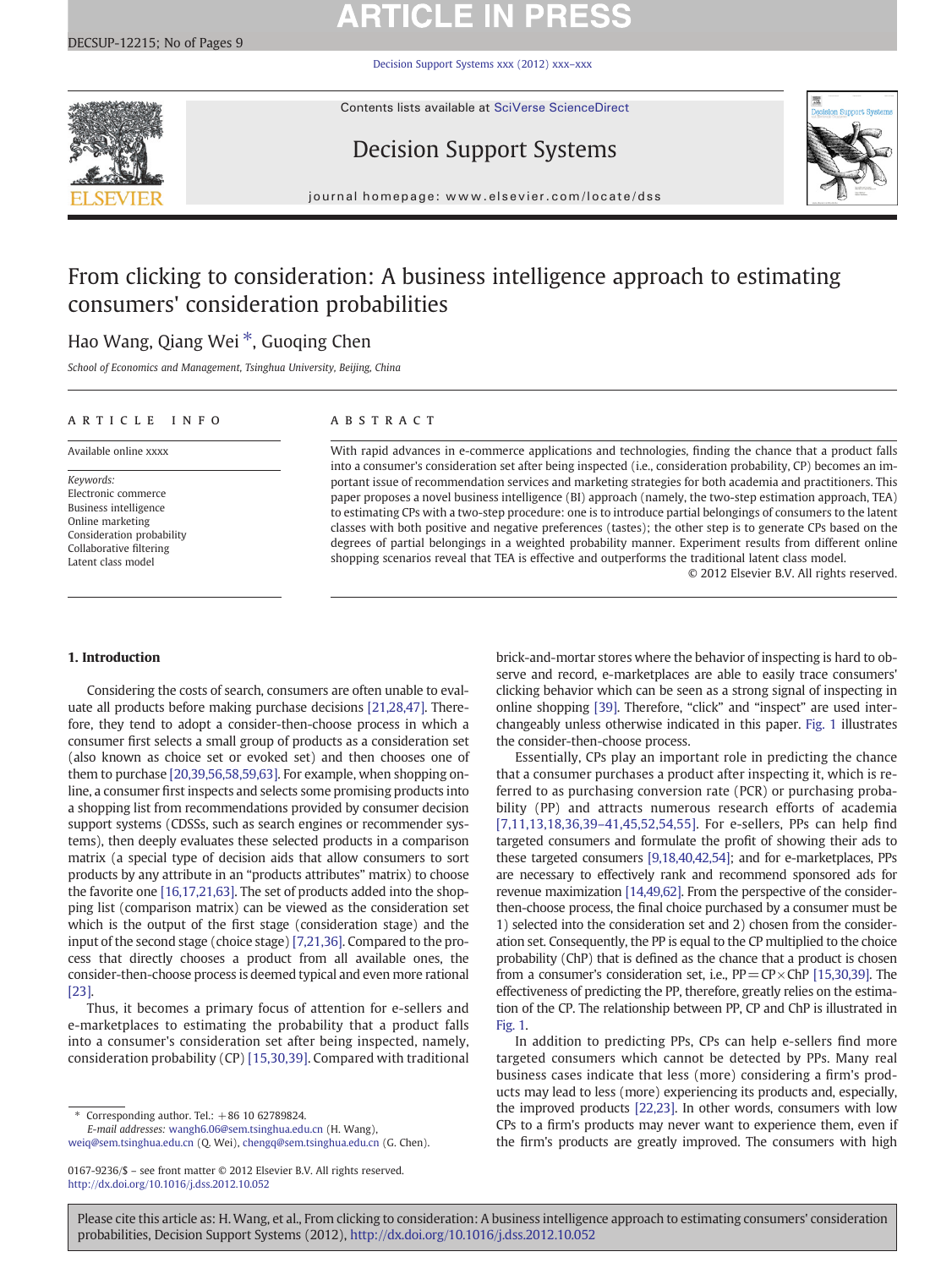<span id="page-1-0"></span>2 **H. Wang et al.** / Decision Support Systems xxx (2012) xxx–xxx



Fig. 1. The consider-then-choose process.

CPs but low PPs, however, would like to experience the improvement of the products, although they choose some other products currently. Therefore, these consumers with high CPs but low PPs to a firm's products are still targeted consumers, since they may switch to the firm's products when they experience its improvements [\[22,23\]](#page--1-0).

Although the roots of related studies about consideration sets and CPs can be traced back to the extensive work in consumer behavior and marketing [\[27,44,50\],](#page--1-0) there are few studies aiming to directly estimate CPs. One possible reason is that consideration sets are hard to observe without enough technical support from information systems [\[3,39\]](#page--1-0). For example, empirical studies usually use surveys to collect the data about consideration sets [\[10,48\],](#page--1-0) which seemed to be neither efficient nor effective [\[39\].](#page--1-0) Another reason is that studies on consumer decision making usually treat consideration sets to be latent, not observable, to explain the consumer's purchasing behavior [\[43,59\].](#page--1-0) With the rapid advances in e-commerce technologies and applications nowadays, consumers' online behaviors, such as browsing, clicking, comparing, selecting and purchasing, can be recorded more effectively and efficiently, which makes consideration sets relatively observable [\[4,34,39\].](#page--1-0) For example, it is regarded as a more effective method to use the products clicked by a consumer as an estimation of his or her consideration set than to survey the consumer after purchase [\[39\].](#page--1-0) Moreover, with the help of more e-commerce tools, such as the shopping list and comparison matrix, the products added to the shopping list (comparison matrix) for further comparison can be seen as a more appropriate representation of consideration sets [\[7,21,36\]](#page--1-0).

More observable consideration sets and detailed historical data about consumers' online behavior provide an opportunity for estimating CPs. In this paper, we focus on a general and representative problem: given the products that a consumer has inspected along with the products that have fallen into his or her consideration set, what are the CPs of other non-inspected products to this consumer if they are inspected, i.e., the probabilities that other non-inspected products are selected into the consideration set after being inspected by this consumer? In answering this question, this paper presents a novel two-step approach, in which CPs are effectively estimated. The paper is organized as follows. The problem is defined in Section 2. Related studies and their limitations are discussed in [Section 3](#page--1-0). The proposed approach is presented in [Section 4](#page--1-0). [Section 5](#page--1-0) illustrates experimental results as well as the analysis. The conclusion is provided in the last section.

### 2. Problem definition

Formally, the research question is stated as follows. A consumer,  $c \in \mathcal{C}$  (C is the set of all consumers), wants to select several products as his or her consideration set from recommended products, S. Let  $S_c$  ( $\overline{S_c}$ ) denote the set of inspected (non-inspected) products for consumer c, where  $\bar{S}_c = S - S_c$ . Let  $a_{cs}$  be a binary variable with  $a_{cs} = 1$  ( $a_{cs} = 0$ ) denoting that product s is (is not) in the consideration set of consumer  $c$  after being inspected, where the values of  $a_{cs}$  are supposedly known for s in  $S_c$  and unknown for s in  $\bar{S}_c$ . Then the research question is to estimate Pr( $a_{cs}=1$ ),  $\forall s\in\bar{S}_c$  based on the historical data about all consumers' inspected products and their consideration sets.

For example, suppose that a consumer  $c \in \mathcal{C}$  wants to select several laptop computers into the comparison matrix for further evaluation at an e-marketplace. The recommendations provided by CDSSs are 4 different computers, i.e.,  $S = \{s_1, s_2, s_3, s_4\}$ . At the time of  $t_0$ , c has inspected no computer (i.e.,  $S_c = \{\}, \bar{S}_c = \{s_1, s_2, s_3, s_4\}$  and all  $a_{cs}$ 's are unknown). That is, the task is to estimate all computers' CPs (i.e.,  $Pr(a_{cs}=1)$ ,  $\forall s \in \{s_1, s_2, s_3, s_4\}$ . Suppose that at the time of  $t_1$ , c inspects computer  $s_1$ and adds it into the comparison matrix (i.e.,  $S_c = \{s_1\}, \overline{S}_c = \{s_2, s_3, s_4\},\$  $a_{cs} = 1$  and the values of  $a_{cs}$  are unknown  $\forall s \in \{s_2, s_3, s_4\}$ . Then, what needs to be done is to estimate all non-inspected computers' CPs (i.e.,  $Pr(a_{cs} = 1)$ ,  $\forall s \in \{s_2, s_3, s_4\}$ . If at the time of  $t_2$ , c inspects product  $s_3$  but does not add it into the comparison matrix (i.e.,  $S_c = \{s_1, s_3\}$ ,  $\bar{S}_c = \{s_2, s_4\}, a_{cs_1} = 1, a_{cs_3} = 0$  and the values of  $a_{cs}$  are unknown  $\forall s \in \{s_2, s_4\}$ , then Pr( $a_{cs}=1$ ) needs to be estimated for the remaining products, i.e.,  $\forall s \in \{s_2, s_4\}$ . If at the time of  $t_3$ , c inspects product  $s_2$  and adds it into the comparison matrix (i.e.,  $S_c = \{s_1, s_2, s_3\}$ ,  $S_c = \{s_4\}$ ,  $a_{cs_1} = 1$ ,  $a_{cs_2} = 1$ ,  $a_{cs_3} = 0$ , and the value of  $a_{cs}$  is unknown  $\forall s \in \{s_4\}$ ,  $Pr(a_{cs}=1)$  needs to be estimated  $\forall s \in \{s_4\}$ . This process is illustrated in Table 1.

| Table 1                       |  |  |
|-------------------------------|--|--|
| The coarch process of concurr |  |  |

| The search process of consumer c. |  |
|-----------------------------------|--|
|-----------------------------------|--|

| Time     | Non-inspected products        | Inspected products | Consideration set |
|----------|-------------------------------|--------------------|-------------------|
| $t_0$    | $S_1$ , $S_2$ , $S_3$ , $S_4$ |                    |                   |
| $t_{1}$  | $S_2, S_3, S_4$               | S <sub>1</sub>     | S <sub>1</sub>    |
| $t_2$    | $S_2, S_4$                    | $S_1, S_3$         | S <sub>1</sub>    |
| tз       | S4                            | $S_1, S_2, S_3$    | $S_1, S_2$        |
| $\cdots$ | $\cdots$                      | $\cdots$           | $\cdots$          |

Please cite this article as: H. Wang, et al., From clicking to consideration: A business intelligence approach to estimating consumers' consideration probabilities, Decision Support Systems (2012), <http://dx.doi.org/10.1016/j.dss.2012.10.052>